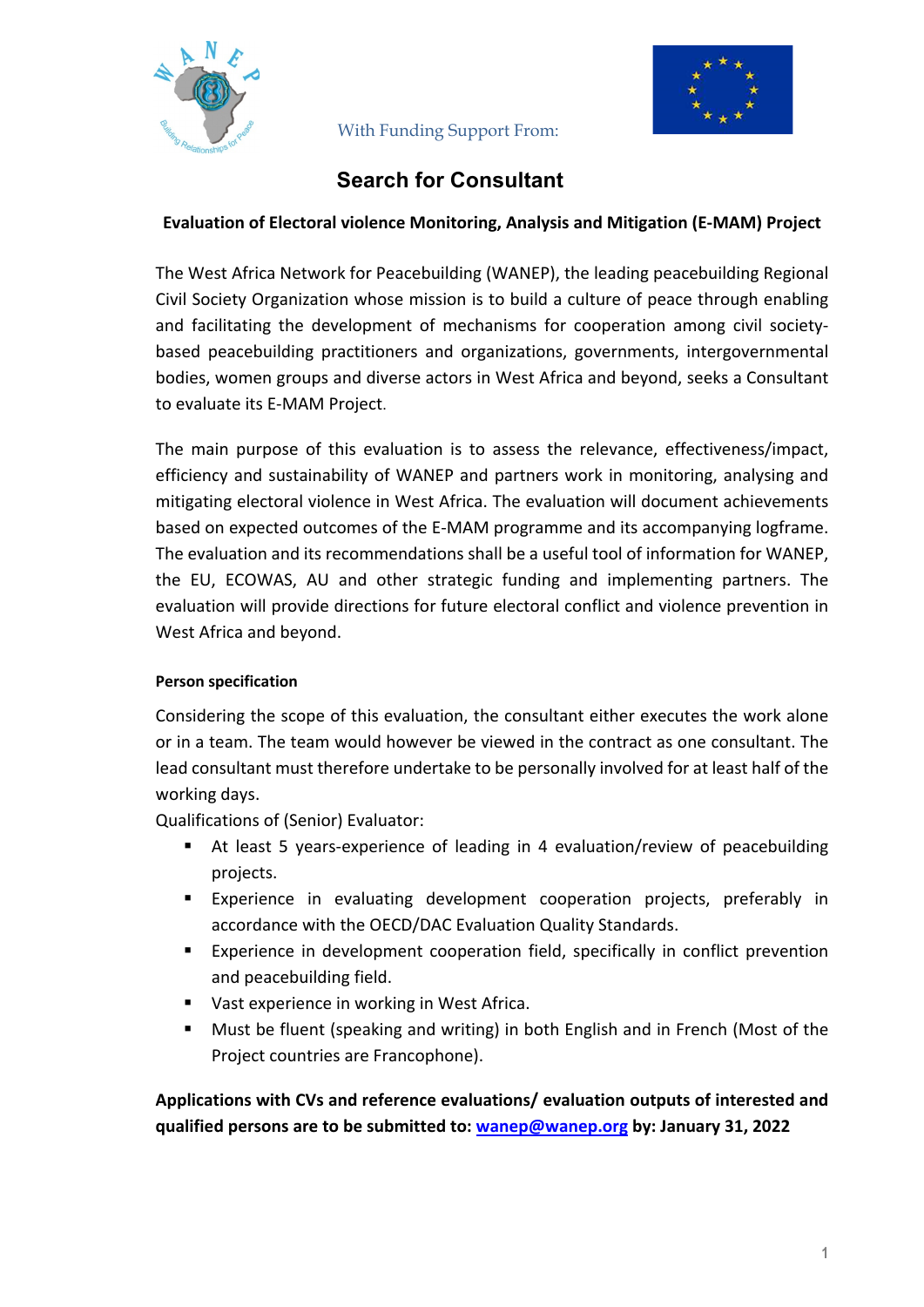



#### **Terms of Reference for the Evaluation of Electoral violence Monitoring, Analysis and Mitigation (E-MAM) Project**

## **I. Background**

The E-MAM Project which is supported by European Union (EU), commenced in October 2018 and implemented across 11 ECOWAS member states (**Benin, Burkina Faso, Côte d'Ivoire, Mali, Guinea, Guinea Bissau, Senegal, Togo, Niger, Ghana and The Gambia).** The project aims at filling the gaps in civil society's capacity and levels of engagement with relevant institutions in addressing threats relating to electoral processes.

The project's overall objective is to contribute to a reduction in electoral violence in West Africa, through strengthened Regional and National capacities to enhance peaceful electoral processes. The project components specifically seek to produce the following outputs: 1) Electoral violence Monitoring, Analysis and Mitigation mechanism (EMAM) established and implemented in targeted West African countries; and 2) Specific electoral violence mitigation activities supported and implemented through WANEP national network and/or other entities. The project aims at building on the successes and lessons learnt from the EMAM project in 2015, which has informed the necessity for improvement on the approach and inclusion of stakeholders necessary for subsequent successes of EMAM/election peace architecture in future general elections in ECOWAS member states.

Accordingly, the two major outputs of the project are:

1) Electoral violence Monitoring, Analysis and Mitigation mechanism (EMAM) established and implemented in targeted West African countries; and

2) Specific electoral violence mitigation activities supported and implemented through WANEP national network and/or other entities.

In line with WANEP's own Network Accountability, Learning and Planning System (NALPS) which recommends periodic and strategic reviews and evaluations, and in fulfilment of the strategic accountability and learning agreement reached with the EU, an independent, external evaluation of the project and its implementation is due by the end of project implementation. The evaluation will assess the project in terms of achievements made and lessons learnt within the period. (*See Annex 1: Project Proposal and Logframe-to be provided after consultant has been selected).*

### **II. Purpose**

The main purpose of this evaluation is to assess the relevance, effectiveness/impact, efficiency and sustainability of the project. The evaluation will document achievements based on objectives and expected outcomes in the project proposal and it's accompanying logframe. The evaluation and its recommendations shall be a useful tool of information for WANEP, the EU, ECOWAS, AU and other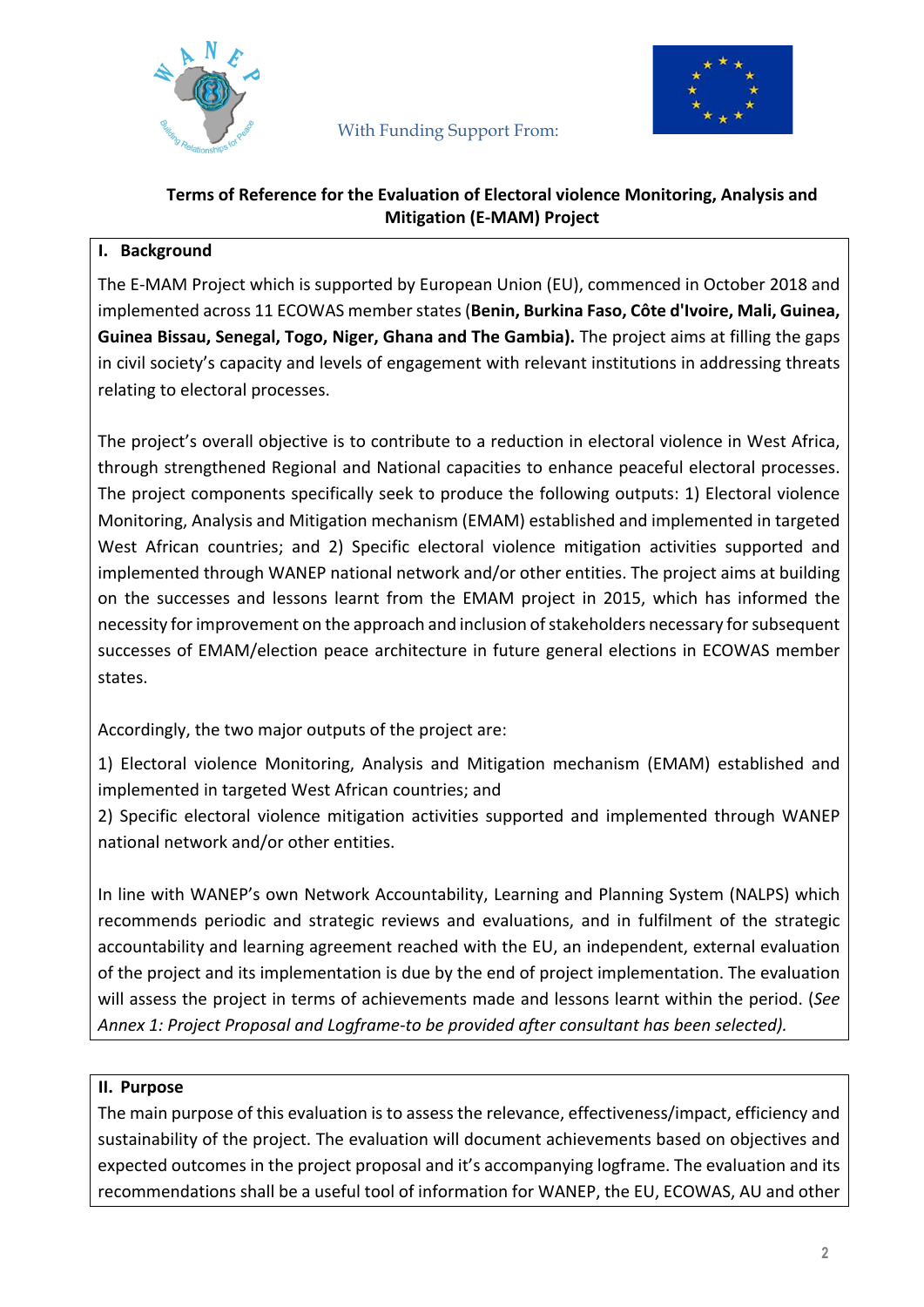



strategic partners. The evaluation will provide directions for future strategic focus and designing of similar interventions (recommendation based upon lessons learned from this intervention).

The evaluation will use the OECD DAC evaluation criteria (Relevance, Coherence, Impact, Effectiveness, Efficiency and Sustainability)

- '**Relevance**' the evaluation will give insight into the relevance and significance of the project and its implementation. In terms of implementation, the evaluation will assess the extent to which focus and activities were aligned to local and national requirements and priorities in terms of contributing to peaceful elections. In addition, the evaluation will document whether the outputs/ results remain consistent with overall objectives.
- **Coherence**  the evaluation will examine complementarity and how compatible, interventions have been with project countries and the ECOWAS Commission whilst avoiding duplication of efforts. It will also examine the complementarity of the project activities with other WANEP strategic programmes.
- '**Effectiveness**' of the project implementation may be addressed together with the 'sustainability' criteria. The evaluation will examine whether the project implementation achieved the desired objectives, and to what extent the implementation has contributed to building the capacity of CSOs and other institutions to ensure peaceful and successful elections in the project countries. Under this criteria, the evaluation is expected to provide an overall assessment of the extent to which objectives were attained.
- '**Efficiency and value for money**' The evaluation will provide an independent assessment of outputs in relation to inputs, determining whether activities are implemented in cost efficient ways compared to available alternatives and whether objectives were achieved on time.
- '**Impact and results**' Impact will be evaluated as far as to expected outcomes stated in the logframe. Accordingly, the evaluation will assess and determine results and impact (to the extent possible) to date and results anticipated from the project.
- **'Sustainability'** is one of the major focus criteria for the evaluation and can be addressed together with the 'effectiveness' criteria. Under sustainability, the evaluation will assess the prospect of results achieved based on the capacity built and how the capacities and established mechanisms are owned by partners in the project countries.
- **Gender and Environment**; As a cross-cutting criteria, the evaluation will address gender and environment and assess how these informed the implementation of the strategic plan. Particularly for gender, the evaluation will look at how it influenced the implementation of gender-sensitive preventive actions and the development and use of gender sensitive activities throughout the project.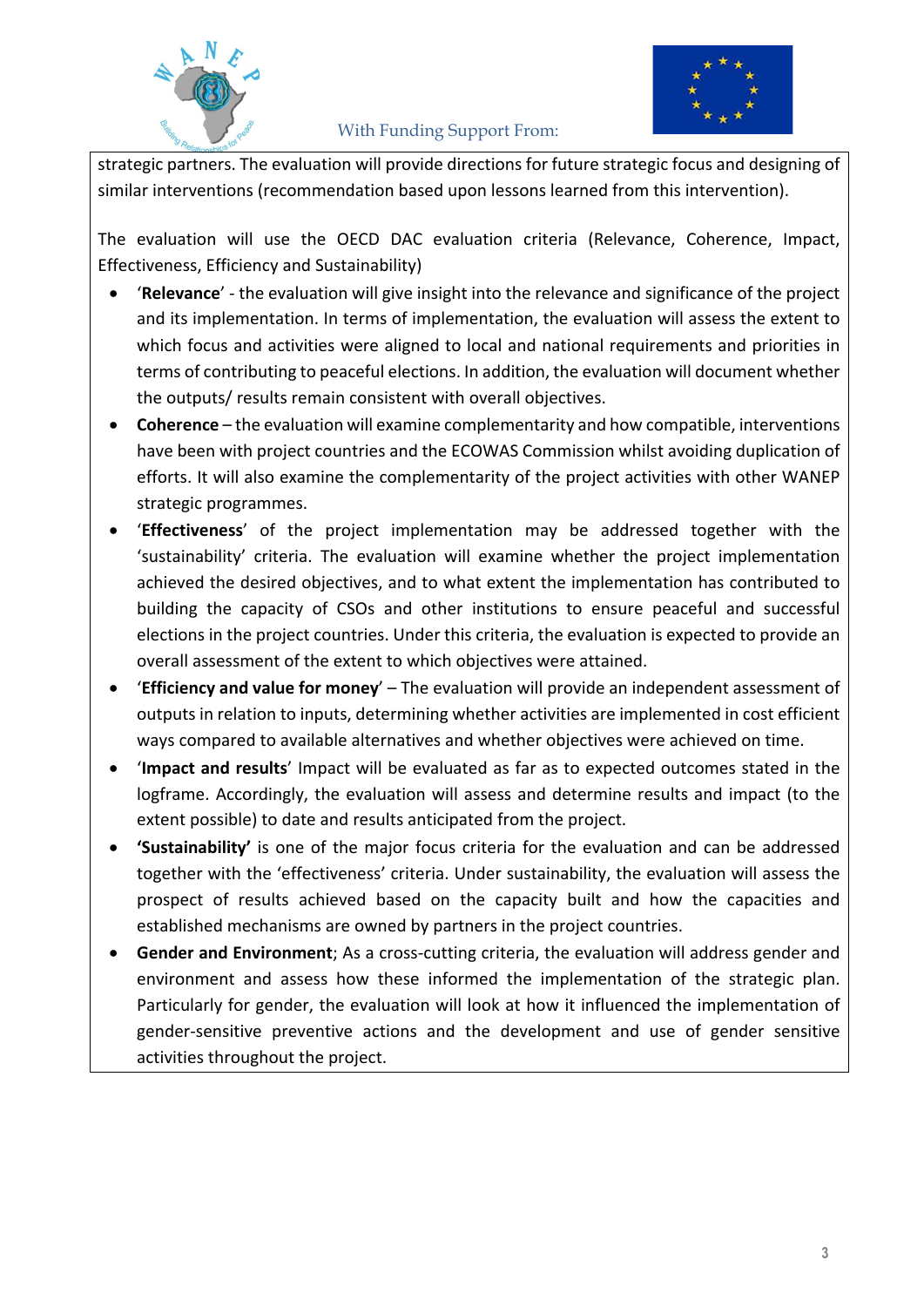



#### **Specific Objectives**

This evaluation will aim at providing both accountability and learning outputs*.* Specifically, the evaluation will seek to achieve the following:

- (a) To evaluate the extent to which implementation has led to expected outcomes stated in the logframe;
- (b) To assess WANEP's support in building the capacities of CSOs and other institutions in electoral violence monitoring, analysis and the establishment and operationalizing mitigation and response mechanisms in project countries;
- (c) To evaluate the specific differences in achievement in the different project countries;
- (d) To evaluate the extent to which Gender has been infused in project implementation and outcome achievement;
- (e) To provide recommendation based upon lessons learned from this intervention).

#### **III.Subject and focus (scope)**

The subject of the evaluation is the implementation of E-MAM project and the available evidence of delivery and achievement made so far. The evaluation will consist primarily of desk and also, field visits to two (2) to four (4) countries which must include Togo and Guinea. A variety of online/virtual tools would be used for data collection from key and relevant stakeholders in other project countries not visited. The evaluation would however resort to the use of only online resources and technology in gathering information, should there be any escalation of violence or spread of COVID-19 that would not permit field visits.

#### **IV.Evaluation approach, methods and deliverables**

The evaluation will begin with an inception phase of reviewing documents provided by WANEP and a subsequent inception report, to be produced within one week from the start of the assignment. The inception report shall describe critical issues identified for further analysis, detailed work plan, detailed methodology and the foreseen degree of difficulties in collecting data (if there are any), to be discussed with WANEP Management and the EU.

The inception phase will be followed by a period of research, in-depth review of key documents and field study depending on security and COVID-19 contexts. The consultant/s will produce the following:

- an inception report (8-15 pages without annexes),
- a draft evaluation report (about 25-30 pages without annexes), including a draft executive summary

and the final evaluation report (25-30 pages without annexes), the final executive summary The report shall address achievements, challenges, lessons learned including an overall assessment of the project implementation, recommendation for enhancing the design and implementation of